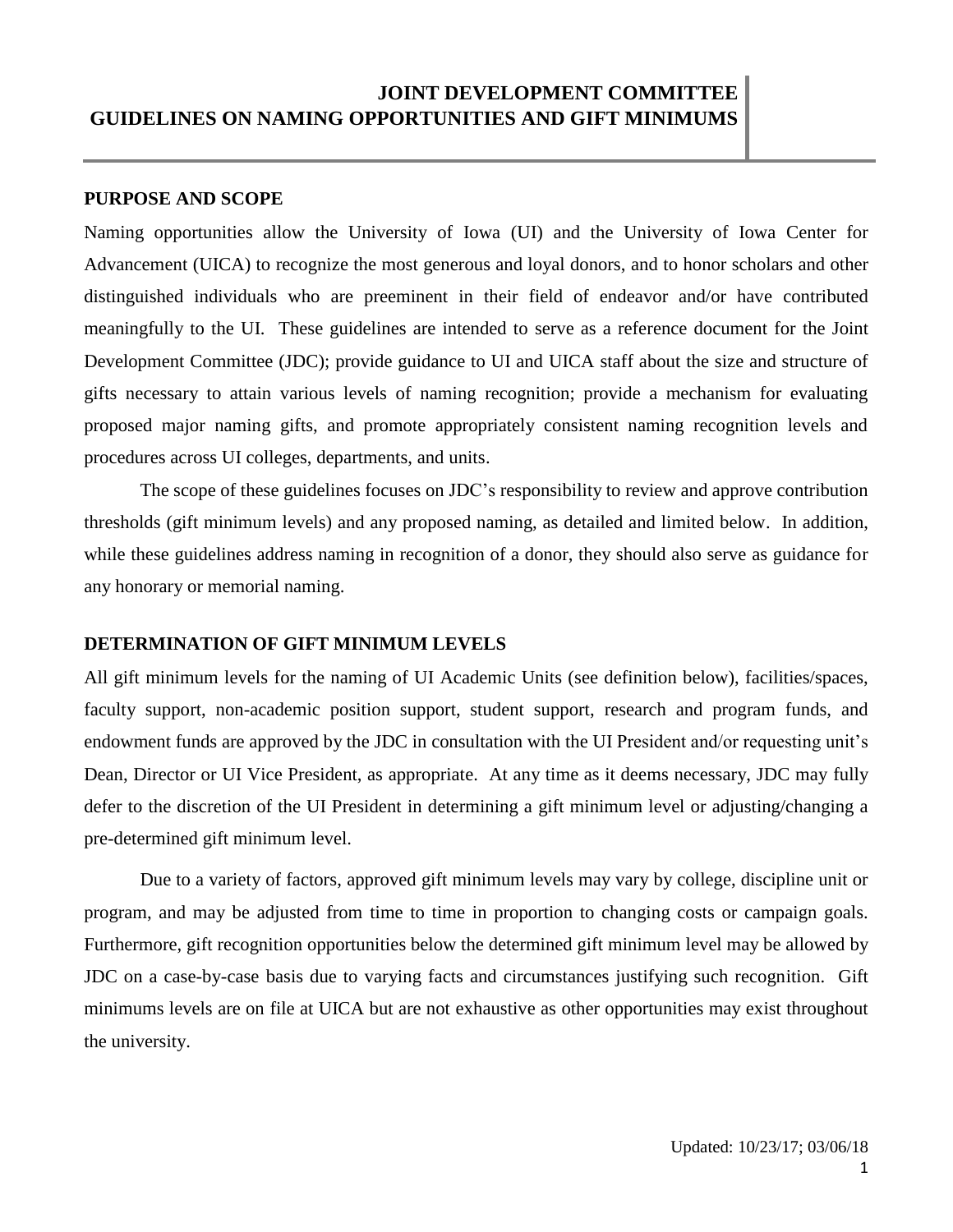### **NAMING OPPORTUNTIES AND RECOGNITION APPROVAL PROCESS**

## **A. Definitions**

- **Academic Units**, as determined by the UI, includes the naming of colleges, schools, centers, institutes, departments, laboratories, and major academic or program units.
- **Major Facility Units**, as defined by the Iowa Board of Regents (Board), include entire buildings, wings of buildings, colleges, programs and large sections of the campus.
- **Minor Facility Units**, as determined by the Board and the UI, include campus areas or sections of facilities (e.g. rooms, classrooms, faculty offices, self-enclosed laboratories, labs, small conference rooms, study carrels, open spaces, structures, physical features, etc.).

\**When difficult to determine the category in which a proposed naming opportunity falls, JDC will make the determination.*

## **B. Process and Level of Review for Naming Opportunities**

Once a gift minimum level has been met or pledged and potential naming opportunity identified, a proposal for naming an Academic Units and Major Facility Units must be considered by the JDC upon submission of the *Naming Opportunity Request for JDC Form* (Form). By submitting the Form, the applicable Dean/Director or the Vice President of Medical Affairs (VPMA) agrees with the potential naming and attests that the UI Executive Vice President & Provost has also been engaged in the discussion and conceptually approved the naming. Proposals for the naming of a Minor Facility Units are subject to the approval of the applicable Dean/Director or VPMA in coordination with the UICA constituent development officer and do not need to be submitted to the JDC unless a corporate donor is involved, the gift minimum level is not met, or the naming involves a potential conflict of interest.

# • **Naming Academic Units**

The UI Dean/Director or the VPMA shall discuss the naming with the UI Executive Vice President & Provost and seek conceptual approval of the name. If naming approved in concept, the UI Dean/Director or VPMA will complete the Form and collect supporting documentation. The UICA Development Officer may be of assistance in completing and submitting the Form. Following submission, the JDC will review the Form along with any supporting materials and make a recommendation. The UI Executive Vice President & Provost will submit this recommendation to the UI President. The UI President approval required and forwarded to Board for final approval, as appropriate.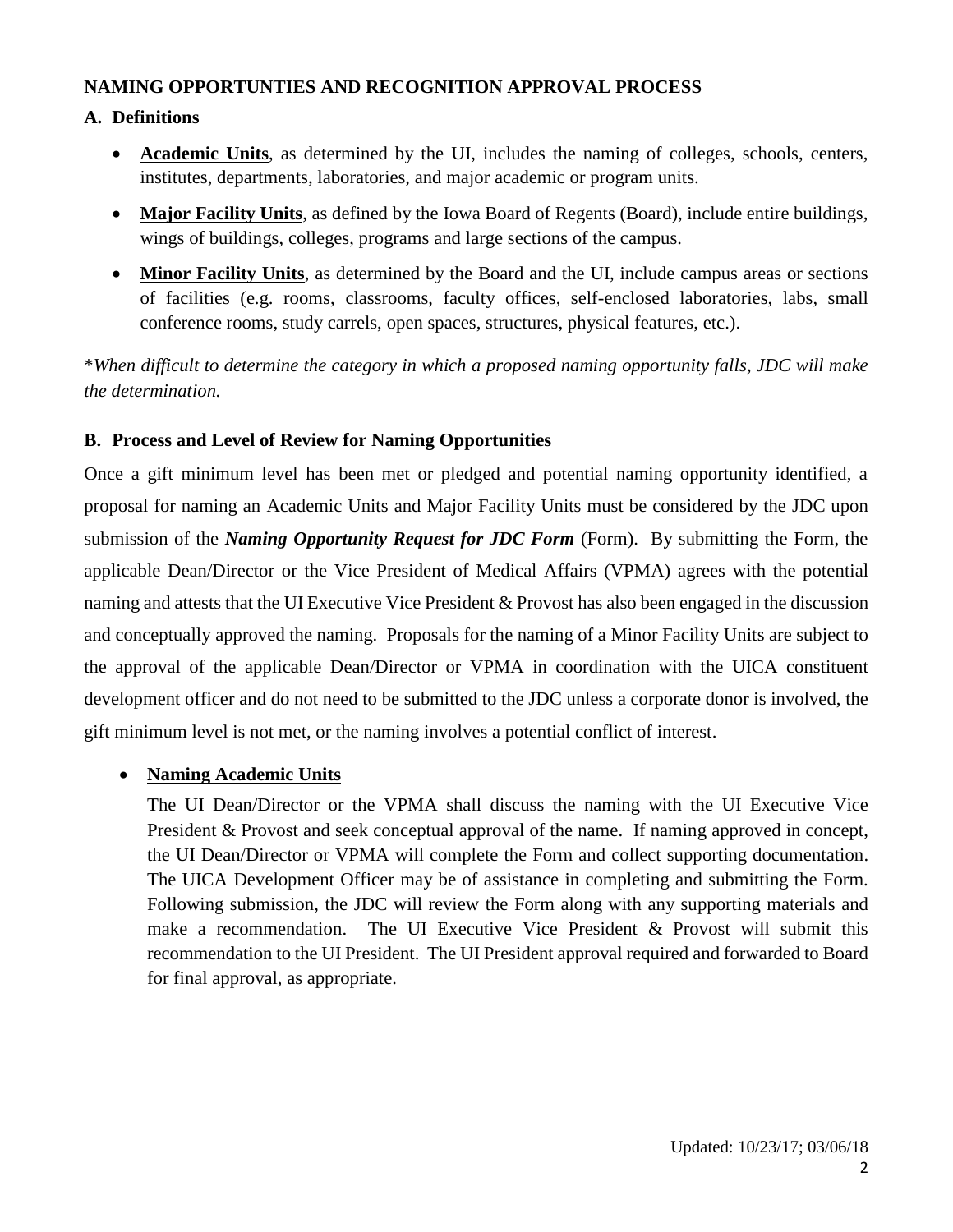### • **Naming Major Facility Unit**

UI Dean/Director or the VPMA shall discuss the naming with UI Executive Vice President & Provost and seek conceptual approval of the name. If naming approved in concept, the UI Dean/Director or VPMA will complete the Form and collect supporting documentation. The UICA Development Officer may be of assistance in completing and submitting the Form. Following submission, the JDC will review the Form along with any supporting materials and make a recommendation. The UI Executive Vice President & Provost will submit this recommendation to the UI President, who will then forward the proposed name to the Campus Planning Committee (CPC) for review of the name selection. Subsequent to CPC's review, the UI President will forward his/her approval to the Board for final approval.

#### • **Naming Minor Facility Unit**

The UICA Development Officer to discuss naming with the appropriate UI Dean/Directors offices or the VPMA and obtain his/her approval. No review by the JDC is required. However, if naming is a controversial naming, involves a corporate naming, or involves a potential conflict of interest, then JDC should be consulted.

#### **C. Expedited Review Process**

The UI and UICA understand that time is of the essence in some major gift negotiations. When the necessary approvals must be expedited, an exception to the standard approval process may be granted but must be authorized by the most senior responsible UI and/or UICA representative required in the approval process. A conference call among JDC members can achieve the intended purpose so long as the conversations and resulting decisions are documented. At his/her discretion, the UI President may seek the Board's guidance and/or approval on an expedited matter, whether required or not.

#### **D. Corporate Naming of Academic and Facility Units**

All Corporate naming of Academic Units and UI facilities, whether Major or Minor Facility Unit(s), must be approved by JDC as each requires a thorough degree of due diligence to avoid commercial influence or conflict of interest. The JDC will use its discretion as to when to seek the UI President's approval of a corporate name. If the UI President is consulted, he/she may consult with the Board, when appropriate. Certain restrictions may also apply to any proposed corporate naming of a facility financed with the proceeds of tax-exempt bonds or receiving support by the Federal Emergency Management Agency (FEMA). Signage may not contain corporate logos.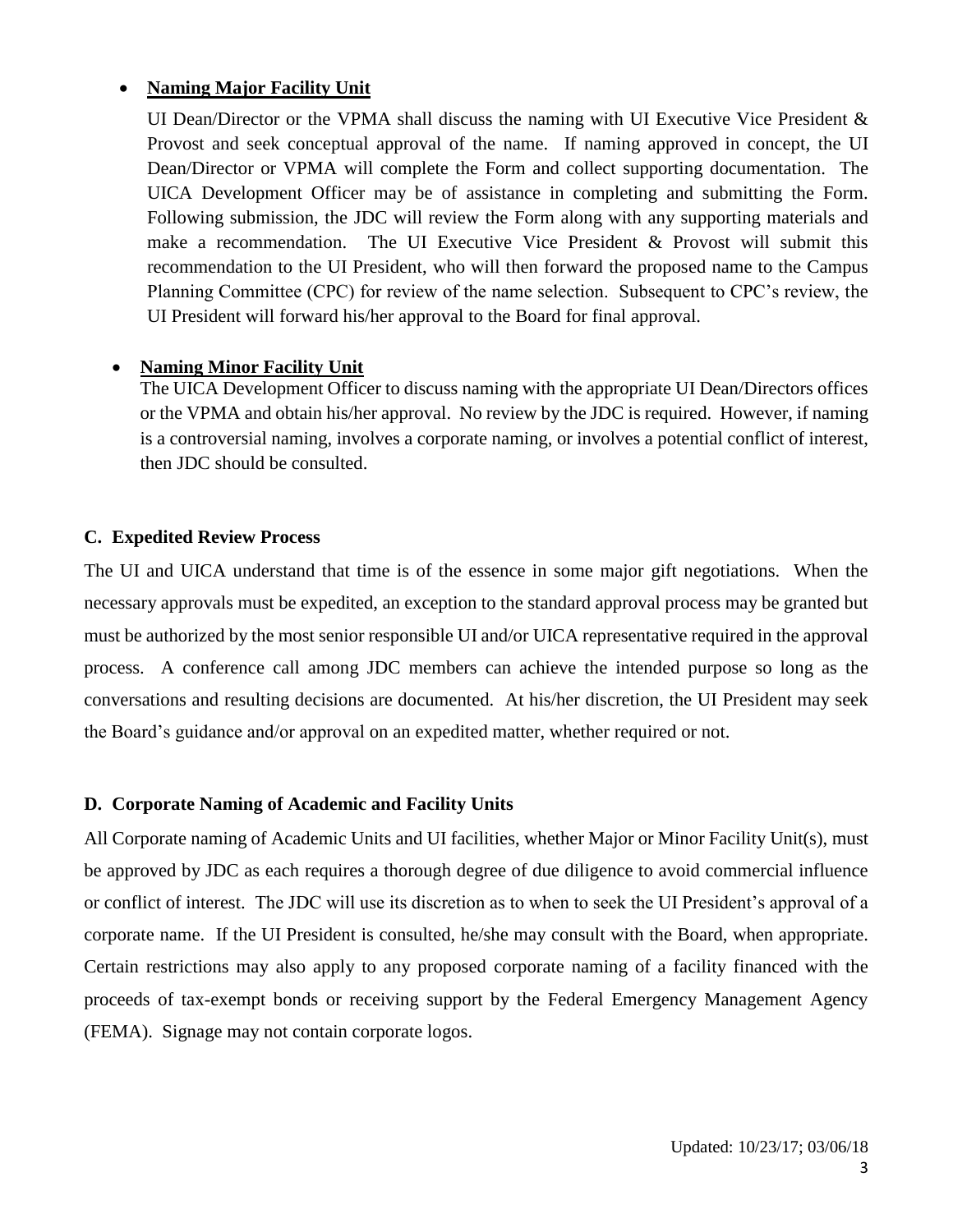### **E. Due Diligence in the Review Process**

All circumstances surrounding a naming opportunity are to be carefully considered on its merits. JDC may consider, but not limited to, the following in making a naming opportunity determination:

- financial contributions made over a period of time or one-time gifts to the UI
- timeframes for payment of financial contributions
- the ability of the gift to stimulate gifts by other donors
- duration of naming;
- national and international reputation and achievement of the donor
- whether the gift advances the reputation of the UI
- whether the name comports with the purpose and mission of the Board and the UI
- whether the honoree has significant connection with the UI, as a donor or supporter, student, alumnus, faculty or staff member, or administrator
- the personal character and business affiliations of the donor to ensure, as much as possible, that the donor's name will continue to bring positive recognition to the UI
- review of any conflict of interest issues
- review of potential impact upon the academic and research autonomy of the UI
- evaluation of the impact on future giving by the donor or others
- ensure compliance with applicable laws and regulations

### **OTHER NAMING MATTERS**

### **A. Record Keeping and Documentation**

The UICA maintains records relative to JDC decisions. It is preferred that all naming opportunities associated with a gift be documented in writing; preferably in a Statement of Gift Intent (SOGI). A SOGI signed by the donor related to a naming opportunity of an Academic Unit or a Major Facility Unit must stipulate that recognition is subject to the prior approval of the Board, that it remains subject to applicable policies of the Board, and to subsequent reconsideration by the Board. A SOGI related to the naming opportunity of a Minor Facility Unit may stipulate recognition is subject to prior approval of the UI along with the right to subsequent reconsideration.

### **B. Restrictions on Naming**

With just a few exceptions mentioned below, all physical/facilities spaces of the UI and Academic Units may be considered for naming opportunities. Current restrictions include:

- The UI reserves the right to prohibit naming opportunities of historic landmarks (e.g., Old Capitol) or of nationally-recognized programs (e.g., Iowa Writers' Workshop).
- Naming of degrees, certificates, or similar academic credentials is not permitted.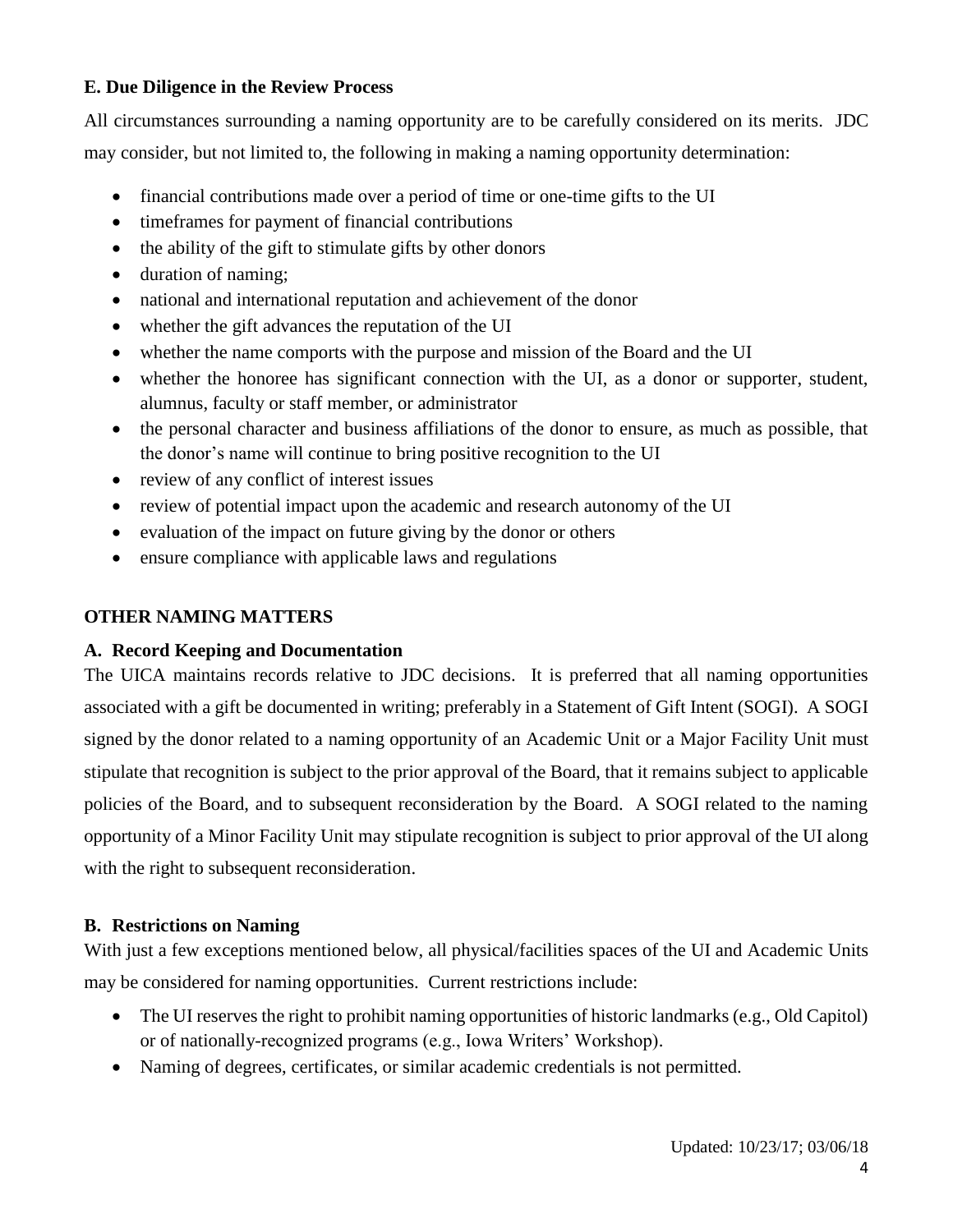- The UI reserves the right to prohibit naming opportunities in association with gambling, firearms, alcoholic beverages, tobacco products, "recreational" drugs, drug-related paraphernalia, or sexual references. For example, words such as "casino" cannot be used for physical space recognition naming or donor wall/honor roll plaques in physical spaces. Provided, however, using the word "casino" in printed paper honor rolls may be acceptable.
- Facilities, properties, or UI units may not be named after a UI employee until two (2) years following the end of his/her employment/appointment or upon death; provided, however, this does not apply to the naming of Minor Facility Units or named funds.
- No unit, center or institute may be named for a current Regent or Board employee until after two (2) years following the end of appointment or upon death.
- A center or institute may also not be named for an elected official until that individual is no longer in office.

### **C. Duration of Naming**

The naming opportunity of any unit [Academic or Major/Minor Facility Unit] does not extend beyond the useful life or existence of the Academic Unit or Major/Minor Facility Unit. For example, the naming or name recognition of a unit may end under the following circumstances, amongst others:

- the space/unit is drastically altered through construction or is to be demolished
- the space/unit is significantly renovated, upgraded, or modified; relocated or replaced
- the space/unit changes function to the extent that the purpose for the naming or name recognition is no longer relevant
- the space/unit is transferred or conveyed from the UI, closed, deconstructed, or severely damaged

As modifications are made to facilities and programs over time, situations may occur in which it is in the best interest of the UI to relocate, modify, or reallocate named space and/or programs. When determining whether the current name shall be continued, careful consideration shall be given to the history and legacy of the original naming and donor or honoree. If the decision is made to discontinue the use of the former name, the UI and/or UICA will consider alternative continued recognition of the original donor or honoree, and every effort will be made to discuss the proposed change with the donor in advance. If neither a donor nor donor's representative is surviving, the UI may change the name unless disallowed by applicable laws.

### **D. De-Naming or Renaming**

If a donor with an already existing naming opportunity requests that the name be changed (e.g., in the case of a divorce, corporate merger or acquisition, etc.), or the acquiring company requests that its name substitute the original corporate donor name or that it retain the naming opportunity, such request should be submitted to JDC for consideration by completing and submitting the Form.